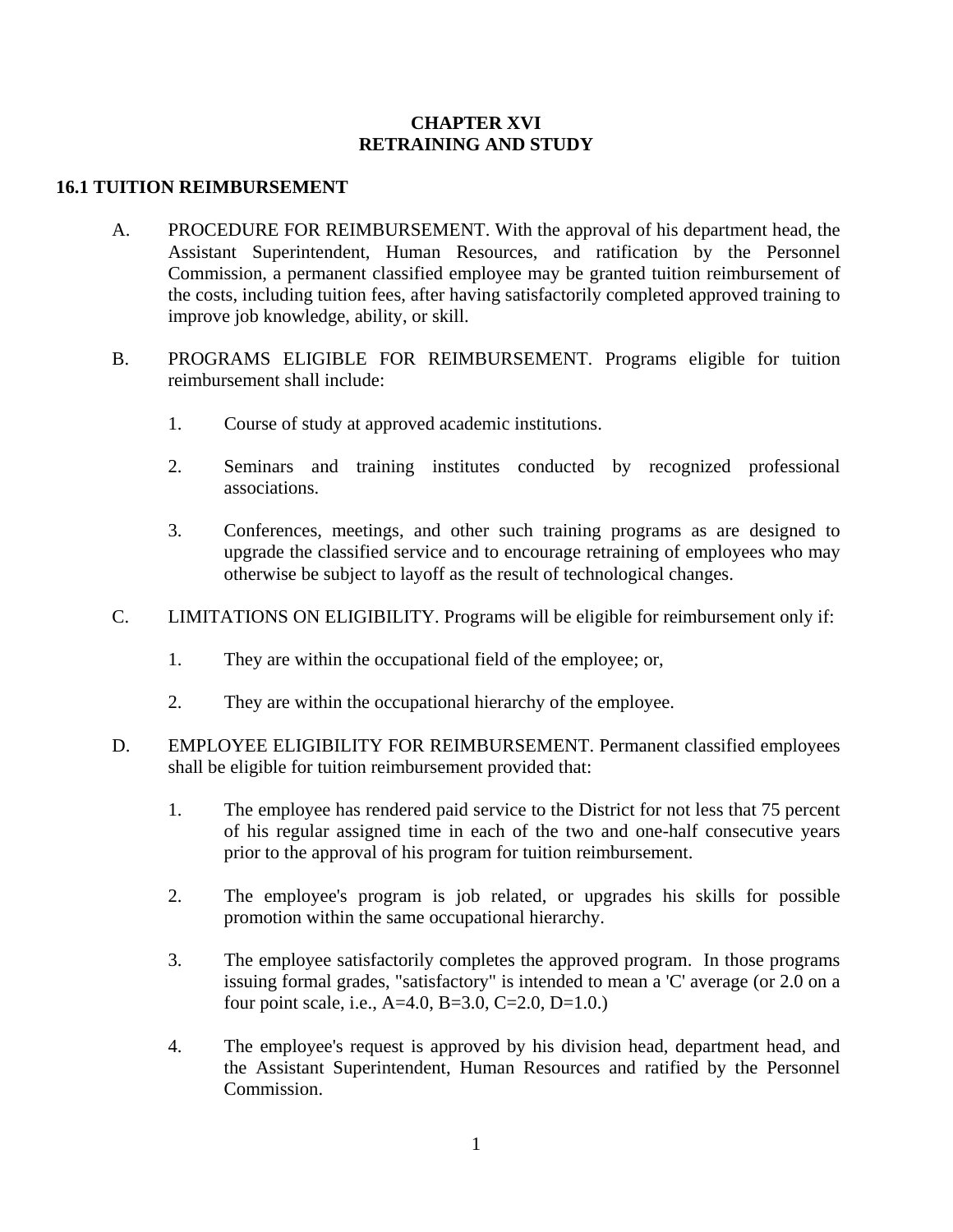- 5. The employee's service ratings for the two years prior to approval of tuition reimbursement are above "unsatisfactory" and are maintained at that level or higher while engaged in the approved program.
- 6. The priority for approving employee programs for tuition reimbursement shall be based on the following criteria:
	- a. Availability of funds.
	- b. Scarcity of critical skills needed by the District to fulfill its personnel programs.
	- c. New knowledge needed by the District to develop an impending project, or to keep personnel aware of new developments in their field.
	- d. Upgrading of general knowledge or skills.
		- (1) To avoid possible layoff due to technological changes.
		- (2) To gain more sophisticated job-related knowledges and skills.
	- e. Seniority.
- E. IMPLEMENTATION OF TUITION REIMBURSEMENT. Rule 17.1 shall become effective and will be implemented upon the governing board allocating funds for the program.

## **16.2 RETRAINING AND STUDY LEAVE OF ABSENCE**

- A. EMPLOYEE ELIGIBILITY. With the approval of his division head, department head, the Assistant Superintendent, Human Resources, and ratification by the Personnel Commission, a permanent classified employee may be granted a paid leave of absence not to exceed one year for the purpose of study or retraining, provided that:
	- 1. The employee has rendered paid service to the District for not less than 75 percent of his regular assigned time in each of the seven consecutive years prior to the granting of study leave. For purposes of this rule, study leave is defined as leave granted employees for the purpose of maintaining and improving skills used in the service of the District.
	- 2. The employee has rendered paid service to the District for not less than 75 percent of his regular assigned time in each of the three consecutive years prior to the granting of retraining leave. The purposes of this rule, retraining leave is defined as leave granted employees for the purpose of acquiring new skills required as a result of changes in the District's organization and methods.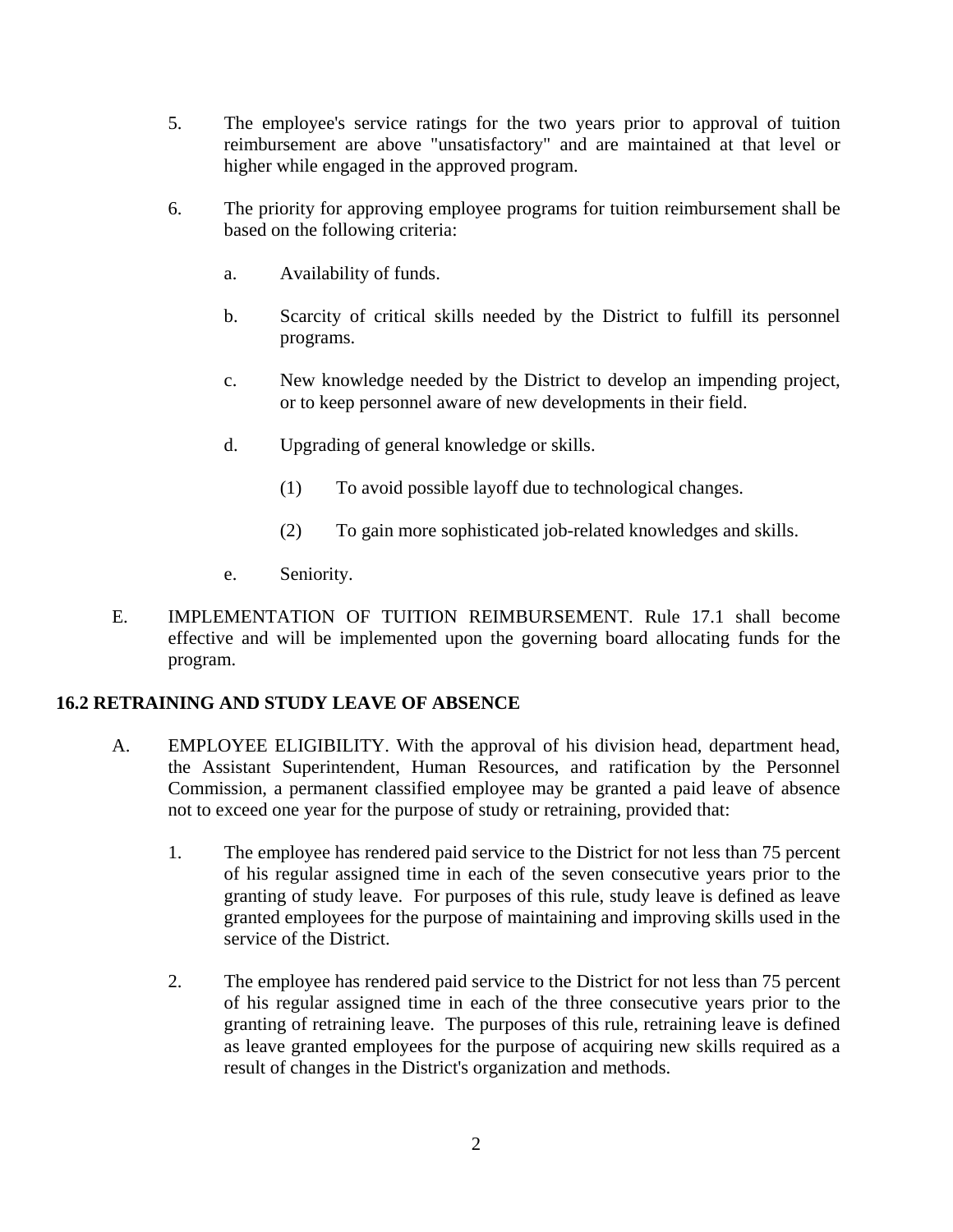- 3. The employee's program of study or training, while on study leave, is job-related or within the same occupational hierarchy.
- 4. The employee's service ratings for the past two years prior to approval of leave are above "unsatisfactory."
- B. COMPENSATION FOR STUDY OR RETRAINING LEAVE. Compensation provided an employee on study or retraining leave shall be not less than one-half of his regular rate of pay. Compensation in excess of one-half of the employee's regular rate of pay shall be subject to the approval of the governing board. The compensation may be paid in two equal annual installments as provided in Education Code 45384, or in the same manner as if the employee were working for the District, provided that the employee:
	- 1. Furnishes the District with suitable bond against loss in the event the employee fails to render at least two years of service following return from leave of absence,

or

- 2. Furnishes the District with such other assurance against loss as the governing board may elect to permit.
- C. TERMINATION OF LEAVE. The Assistant Superintendent, Human Resources, may terminate the leave of any employee on evidence of his failure to pursue or accomplish the purpose of such leave, provided that an immediate report in writing is sent to the Personnel Commission.
- D. BREAK IN SERVICE. Any study or retraining leave of absence granted under this rule shall not be deemed a break in service for any purpose, except that such leave shall not be included as service in computing time for the granting of subsequent study leaves.
- E. ASSIGNMENT ON RETURN FROM LEAVE. Upon completion of leave of absence, the employee will be assigned, unless he otherwise consents, to the same unit or section to which assigned at the time the leave was granted, provided that no conditions have developed during the period of leave or at the time of return which would have changed the employee's location or duties had he remained in active service.
- F. REIMBURSEMENT OF COMPENSATION BY EMPLOYEE. Employees who do not complete the approved leave objectives shall reimburse the District for compensation paid during the period following discontinuance of the leave-study program, or failure to maintain adequate study standards.
- G. EMPLOYMENT WHILE ON LEAVE. Employees may, while on leave of absence, provided there is no conflict in hours, continue existing multiple assignments or previously held outside employment. Acceptance of new additional employment while on leave of absence which would interfere with the achievement of the objectives for